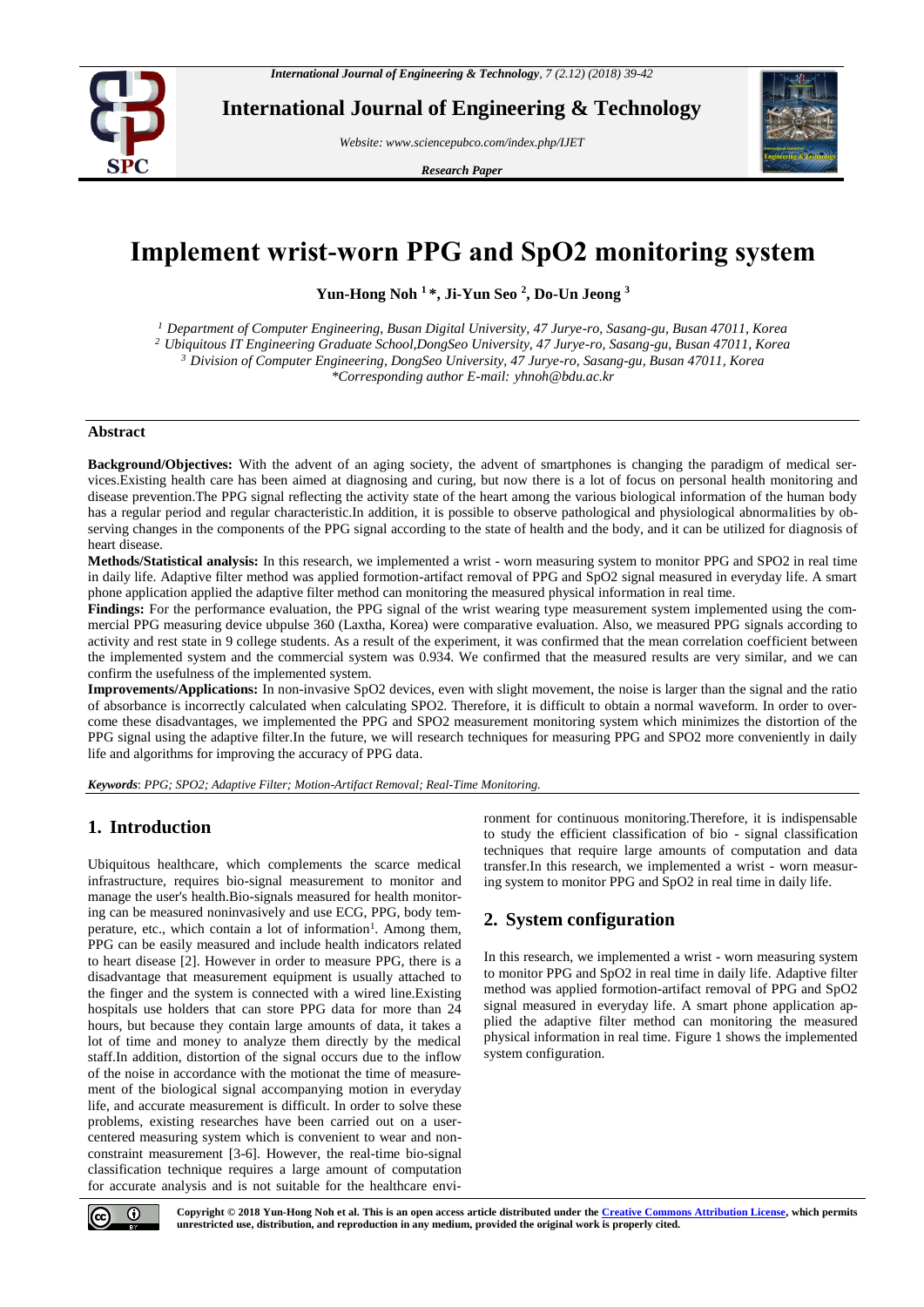

**Fig. 1:** System Configuration.

#### **2.1. PPG measurement**

When blood is squirted into the aorta by heart contraction, the aortic wall expands and is transferred to the artery branch. PPG is the measurement of this change in pulsation<sup>7</sup>. When the blood flow changes in the blood vessels due to the transfer of the pulse wave, the same blood flow changes are detected in the teloblast of the body such as the finger, toe, and earlobe.PPG is shows characteristic of peripheral blood vessels such as pulsating components and changes in blood flow, so they are very useful for determining blood vessel aging and atherosclerosis<sup>8</sup>.PPG is can detect the heart rate by measuring changes in blood flow using the optical characteristics of the Beer-Lambert law of the measurement sensor.In this research, we implemented a reflection type PPG probe using infrared  $(IR)$  and red light $(R)$  as the light sources and made it possible to perform continuous measurement for a long time with simple usage method which does not require user's expertise.The principle of PPG detection using a photodiode and an infrared LED of a reflective probe is shown in Figure 2 [9].



**Fig. 2:** Principle of PPG Detection.

#### **2.2. SpO2 measurement**

In humans, if there is no oxygen, an average of 5 minutes is followed by a brain death, and after 8 minutes, death. It binds to hemoglobin in the blood through the capillaries of the lungs to carry oxygen, and hemoglobin is divided into oxidized hemoglobin and reduced hemoglobin<sup>10</sup>.SpO2 can be measured by analyzing blood flow through PPG signal. The calculation of SpO2 is a method of measuring the amount of HbO2 to the total amount of hemoglobin, and the measurement is made using two wavelengths. Hb and HbO2 use red light of 660nm with a large difference in absorbance and 905 nm infrared light with no difference in absorbance. Equation 1 is an equation for calculating SpO2.In this case, the absorption degree wavelength is A  $(λ1)$ , A  $(λ2)$ , and  $α$  and  $β$  correspond to the light absorption coefficients of Hb and HbO2, respectively. This can be expressed as Equation 2.

$$
SpO_2 = \frac{HbO_2}{HbO_2 + Hb} \times 100\%
$$
 (1)

$$
SpO_2 = \alpha - \beta \frac{A(\lambda 1)}{A(\lambda 2)}\tag{2}
$$

The arteries, veins, and other bio-tissues inside the finger absorb light at a constant rate to produce a DC component, and Make AC components due to movement in the PPG.The AC and DC components of PPG are used to calculate SpO2.Figure 3 shows the process by which the AC and DC components are produced through the absorption of light in bio-tissues.



**Fig. 3:** Process of Generating AC and DC Components.

#### **2.3. Adaptive filter design for motionartifactremoval**

Motion-artifact distorts the baseline and waveform of the PPG signal, making it difficult to make accurate measurements, and causing errors in the measurement results.PPG signal measures the signal period due to the heartbeat, but since the signal from the respiration is also measured, filtering for noise removal is needed.In this research, we implemented a signal processing method using an adaptive filter for efficient removal of motionartifact.Adaptive filter is implemented using the LMS (least mean square) algorithm of the Wiener filter theory based on the steepest descent method.Configuration of the applied adaptive filter is shown in Figure 4.



**Fig. 4:** Configuration of the Applied Adaptive Filter.

LMS adaptive filter is a method for repeatedly adjusting a filter coefficient with a least mean square algorithm based on a given filter coefficient to remove noise or to calculation the characteristics of a desired signal.Output of the Adaptive filter is shown in Equation 3-5.

$$
E(n) = P(n) + N(n) - eN(n)
$$
\n(3)

$$
eN(n) = \sum_{k=0}^{L} h_k N_r(n-k)
$$
\n(4)

$$
h_{k}(n+1) = h_{k}(n) + 2\mu E(n)N_{R}(N-K)
$$
\n(5)

In the equation 3-5,  $P(n)$  is the original signal, L is the order,  $N(n)$  is the noise component signal,  $N_R(n)$  is the reference noise signal,eN(n) is the estimated noise signal,  $h_k(n)$  is the filter coefficient,  $\mu$  is the convergence constant. If the noise  $N_R(n)$  in the adaptive filter is weak but contains the signal component $P(n)$ , the removal of  $P(n)$ as well as the removal of  $N(n)$  may occur. However, when the low-frequency band such as motion-artifact is removed by using a high-pass filter in the process of the PPG signal, it is possible to reduce the distortion of the ST segment.In this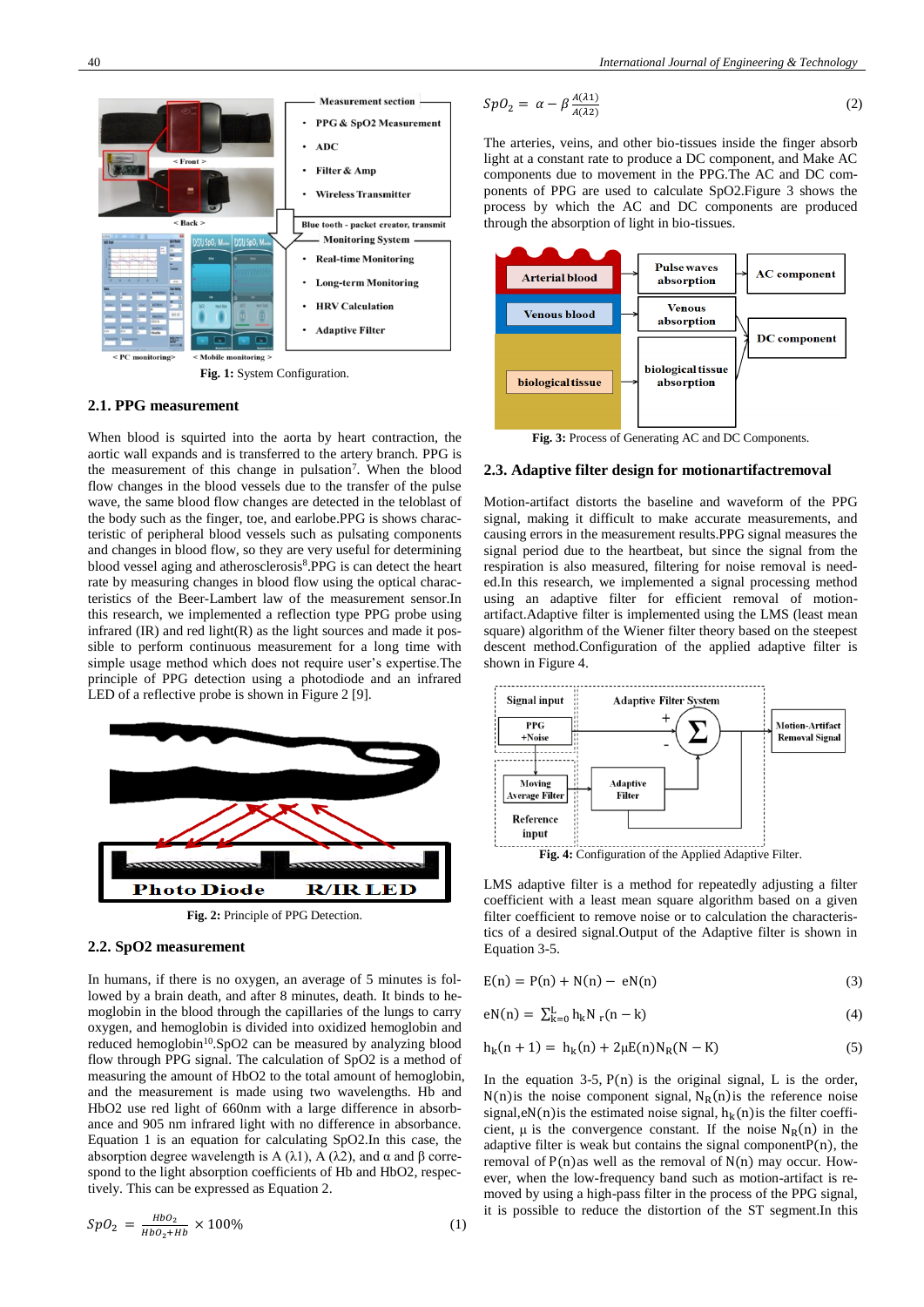research, low frequency band  $N_R(n)$  is extracted using moving average filter and used as reference signal.

## **3. Experiments and results**

#### **3.1. PPG measurement performance evaluation**

In this research, the correlation coefficient was calculated using SNR (signal-to-noise ratio) for the performance evaluation of the implemented PPG measuring device.

$$
SNR = 10 \times log_{10} \left( \frac{average\ signal\ power}{Average\ noise\ power} \right) (dB)
$$
 (6)

For the performance evaluation, the PPG signal of the wrist wearing type measurement system implemented using the commercial PPG measuring device ubpulse 360 (Laxtha, Korea) were comparative evaluation. Also, we measured PPG signals according to activity and rest state in 9 college students. Table 1 shows the results of the performance comparison evaluation.As a result of the experiment, it was confirmed that the mean correlation coefficient between the implemented system and the commercial system was 0.934. We confirmed that the measured results are very similar, and we can confirm the usefulness of the implemented system.

**Table 1:** SNR Comparison Result of Implemented PPG Measuring Instrument and Commercial PPG Measuring Instrument

| Subject        | <b>SNR</b>                           |
|----------------|--------------------------------------|
|                | Implemented PPG measuring instrument |
|                | 0.944                                |
| $\overline{c}$ | 0.921                                |
| 3              | 0.8991                               |
|                | 0.951                                |
| 5              | 0.966                                |
| 6              | 0.9355                               |
|                | 0.937                                |
| 8              | 0.9117                               |
| 9              | 0.948                                |
| <b>AVG</b>     | 0.9348                               |

#### **3.2. SpO2 measurement performance evaluation**

In order to verify the SpO2 algorithm of the PPG measurement system implemented in this research, a comparative experiment of SpO2 detection performance was performed using commercial biometrics device OxSim(Pronk technologies, USA) were comparative evaluation.Experiments were carried out in four steps from 85% 80 bpm to 99% 140 bpm using a SpO2 measurement simulator and the error rates of the two systems were checked.Table 2 shows the results of the error rate comparison evaluation.

**Table 2:** Error Rate Comparison Result of Implemented PPG Measuring Instrument and Commercial PPG Measuring Instrument

| Subject                                                               | SpO2<br>Implemented PPG measur-<br>ing instrument | Commercial PPG measur-<br>ing instrument |
|-----------------------------------------------------------------------|---------------------------------------------------|------------------------------------------|
| 85%<br>80 <sub>bpm</sub><br>95% 40<br>bpm<br>98%<br>80 <sub>bpm</sub> | 85%                                               | 89%                                      |
|                                                                       | 95%                                               | 95%                                      |
|                                                                       | 97%                                               | 97%                                      |
| 98%<br>140bpm                                                         | 97%                                               | 98%                                      |

#### **3.3. Performance evaluation during daily life**

To monitor the long-term PPG and SpO2 in daily life, the possibility of health monitoring in daily life was evaluated. For the performance evaluation of the implemented system in daily life, PPG signal for 1 hour was measured in healthy twenties college student..The results of measurement of SpO2 are shown in Figure 5, and the results of PPG measurement are shown in Figure 6.



**Fig. 6:** PPG Measured During Daily Life.

### **4. Conclusion**

In this research, we implemented a wrist - worn measuring system to monitor PPG and SpO2 in real time in daily life. For the performance evaluation of the implemented system, the correlation coefficient was calculated using SNR(signal-to-noise ratio). As a result of the experiment, it was confirmed that the mean correlation coefficient between the implemented system and the commercial system was 0.934. We confirmed that the measured results are very similar, and we can confirm the usefulness of the implemented system. In non-invasive Spo2 devices, even with slight movement, the noise is larger than the signal and the ratio of absorbance is incorrectly calculated when calculating SPO2. Therefore, it is difficult to obtain a normal waveform. In order to overcome these disadvantages, we implemented the PPG and SPO2 measurement monitoring system which minimizes the distortion of the PPG signal using the adaptive filter. In the future, we will research techniques for measuring PPG and SPO2 more conveniently in daily life and algorithms for improving the accuracy of PPG data.

## **Acknowledgment**

This research was supported by Basic Science Research Program through the National Research Foundation of Korea (NRF) funded by the Ministry of Education (No.2015R1D1A1A01061131, No. 2016R1D1A1B03934866).